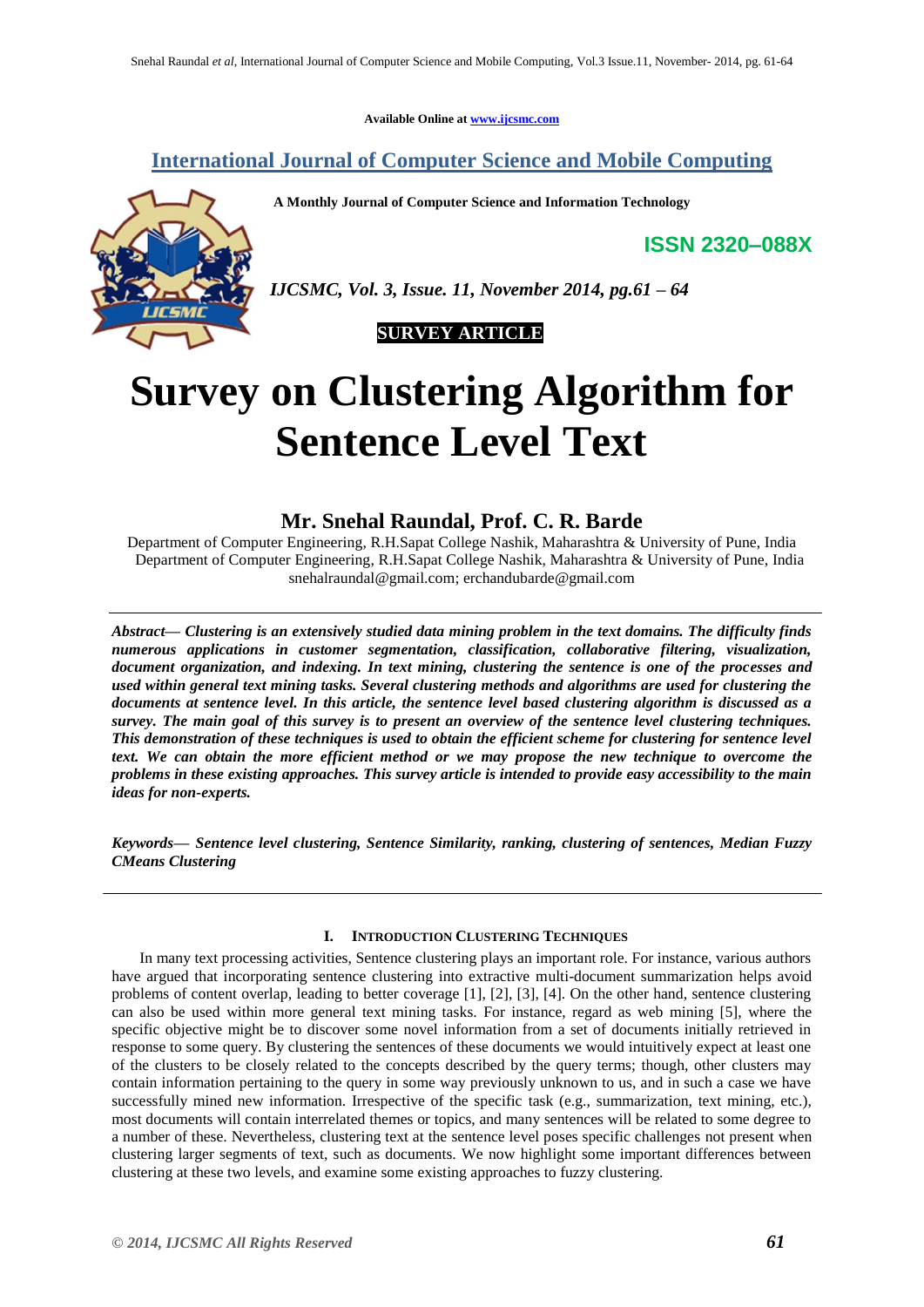Text mining mainly depends on geometric examination of a phrase, word or term. Sentence level clustering is an application of text classification[6]. The most common objectives in text classification are to classify texts into fairly objective categories such as topics, but in sentiment mining the core objective is to identify the polarity of opinions, emotions, and evaluations.

Clustering has become an increasingly important topic with the explosion of information available via the Internet [7]. It is an important tool in text mining and knowledge discovery. It is able to automatically group similar textual objects together enables one to discover hidden similarity and key concepts, also use to summarize a large amount of text into a small number of groups.

 Methods used for text clustering include decision trees, conceptual clustering, clustering based on data summarization, statistical analysis, neural nets, inductive logic programming, and rule-based systems among others [8]. In text clustering, it is important to note that selecting important features, which present the text data properly, has a critical effect on the output of the clustering algorithm. Moreover, weighting these features accurately also affects the result of the clustering algorithm substantially.

 To discriminate it from attribute data, also refer to such data as relational data. A huge range of hierarchical clustering algorithms can also be applied. The vector space model has been flourishing in IR because it is able to effectively capture much of the semantic content of document-level text. This is since documents that are semantically correlated are likely to include lots of words in common, and consequently are found to be similar according to popular vector space measures such as cosine similarity, which are based on word co-occurrence. Conversely, while the assumption that (semantic) similarity can be measured in terms of word co-occurrence may be valid at the document.

# **II. CLUSTERING TECHNIQUES**

#### A. *An algorithm for fuzzy-based sentence-level document clustering for micro-level contradiction analysis*

Contradiction Analysis is one of the popular text-mining operations in which a document whose content is contradictory to the theme of a set of documents is identified [9]. It is a means to identifying Outlier documents that do not confirm to the overall sense conveyed by different documents. In the existing techniques perform document-level comparisons, ignoring the sentence-level semantics, often leading to loss of information. Applications in different domains like Defence and Healthcare require high levels of accuracy and identification of micro-level contradictions are vital. In this paper they propose an algorithm for identifying contradictory documents using sentence-level clustering technique along with an optimization feature. A visualization scheme is also suggested to present the results to an end user.

## B. *Median Fuzzy C-Means for Clustering Dissimilarity Data*

Median clustering is a powerful methodology for prototype based clustering of similarity/dissimilarity data [10]. In this contribution we combine the median c-means algorithm with the fuzzy c-means approach, which is only applicable for vectorial (metric) data in its original variant. The resulted median fuzzy c-means approach we prove convergence and investigate the behaviour of the algorithm in several experiments including real world data from psychotherapy research.

## C. *Fuzzy relational clustering algorithm based on the fuzzy C-means algorithm*

In this work, showed how one can take advantage of the stability and effectiveness of object data clustering algorithms when the data to be clustered are available in the form of mutual numerical relationships between pairs of objects. More specifically, here propose a new fuzzy relational algorithm, based on the popular fuzzy Cmeans (FCM) algorithm, which does not require any particular restriction on the relation matrix. Here describe the application of the algorithm to four real and four synthetic data sets, and show that this algorithm performs better than well-known fuzzy relational clustering algorithms on all these sets.

# D. *Clustering Using Parts-of-Speech*

Clustering algorithms are used in many Natural Language Processing (NLP) tasks. They have proven to be popular and effective tools to use to discover groups of similar linguistic items. In this exploratory paper, propose a new clustering algorithm to automatically cluster together similar sentences based on the sentences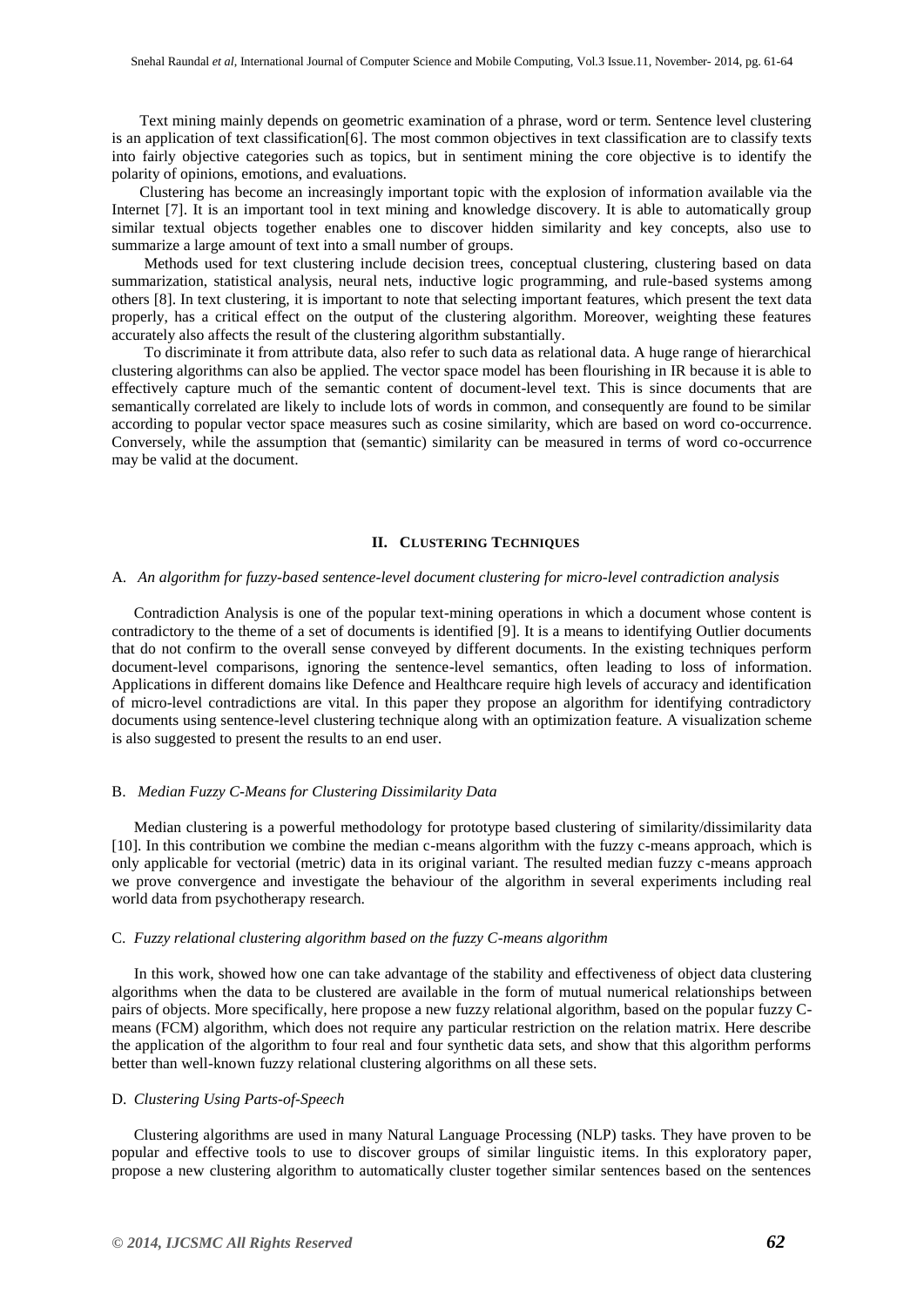part-of-speech syntax. This algorithm generates and merges together the clusters using a syntactic similarity metric based on a hierarchical organization of the parts-of-speech. Here demonstrate the features of this algorithm by implementing it in a question type classification system, in order to determine the positive or negative impact of different changes to the algorithm.

# E. *Embedded graph based sentence clustering*

In this paper, a document summarization framework for storytelling is proposed to extract essential sentences from a document by exploiting the mutual effects between terms, sentences and clusters. There are three phrases in the framework: sentence clustering, sentence ranking and document modelling. The story document is modelled by a weighted graph with vertexes that represent sentences of document. The sentences are clustered into different groups to find the not developed topics in the story. To alleviate the influence of unrelated sentences in clustering, an embedding process is used to optimize the document model. The sentences are rank according to the mutual effect between terms, sentence and clusters, and high-ranked sentences are selected to comprise the summarization of the document. The experimental results on the Document Understanding Conference (DUC) data sets demonstrate the effectiveness of the proposed method in document summarization. The results show that the embedding process for sentence clustering renders the system more robust with respect to different cluster numbers.

## F. *Sentence-level event classification*

The ability to correctly classify sentences that describe events is an important task for many natural language applications such as Question Answering (QA) and Text Summarization. In this paper, treat event detection as a sentence level text classification problem. Overall, here compare the performance of discriminative versus generative approaches to this task: namely, a Support Vector Machine (SVM) classifier versus a Language Modelling (LM) approach. Here also investigate a rule-based method that uses handcrafted lists of 'trigger' terms derived from WordNet. Two datasets are used in the experiments to test each approach on six different event types, i.e., Die, Meet, Transport, Attack, Injure, and Charge-Indict.

# G. *Sentence Clustering using Similarity Word-Sequence Kernels*

In this paper, present a novel clustering approach based on the use of kernels as similarity functions and the C-means algorithm. Several word sequence kernels are defined and extended to verify the properties of similarity functions. Afterwards, these monolingual word-sequence kernels are extended to bilingual wordsequence kernels, and applied to the task of monolingual and bilingual sentence clustering. The motivation of this proposal is to group similar sentences into clusters so that specialized models can be trained for each cluster, with the purpose of reducing in this way both the size and complexity of the initial task. Here also provide empirical evidence for proving that the use of bilingual kernels can lead to better clusters, in terms of intracluster perplexities.

# **III. PROBLEMS IN SENTENCE LEVEL CLUSTERING**

#### *A. Some of the issues during the clustering the sentence in the documents*

- Using the Similarity measure in some clustering algorithm can be measured in terms of word cooccurrence may be valid at the document level, the assumed similarity measures does not hold for small-sized text fragments such as sentences, since two sentences may be semantically related despite having few, if any, words in common.
- The length of sentences is short and the content it contains is limited, the similarity traditionally used for document clustering is no longer suitable for sentence clustering. Special treatment for measuring sentence similarity is necessary.

#### **IV. CONCLUSIONS**

Clustering, one of the conventional data mining strategies is an unsubstantiated knowledge pattern. Here clustering methods endeavor to recognize intrinsic alignments of the text documents, with the intention that a set of clusters is formed in which clusters display high intra-cluster likeness and low inter-cluster likeness. Normally, text document clustering endeavors to separate out the documents into groups where every group characterizes some subject that is different from the topics characterized by the other groups. In this article, a survey of sentence level clustering algorithms for text data is presented. A good clustering of text requires